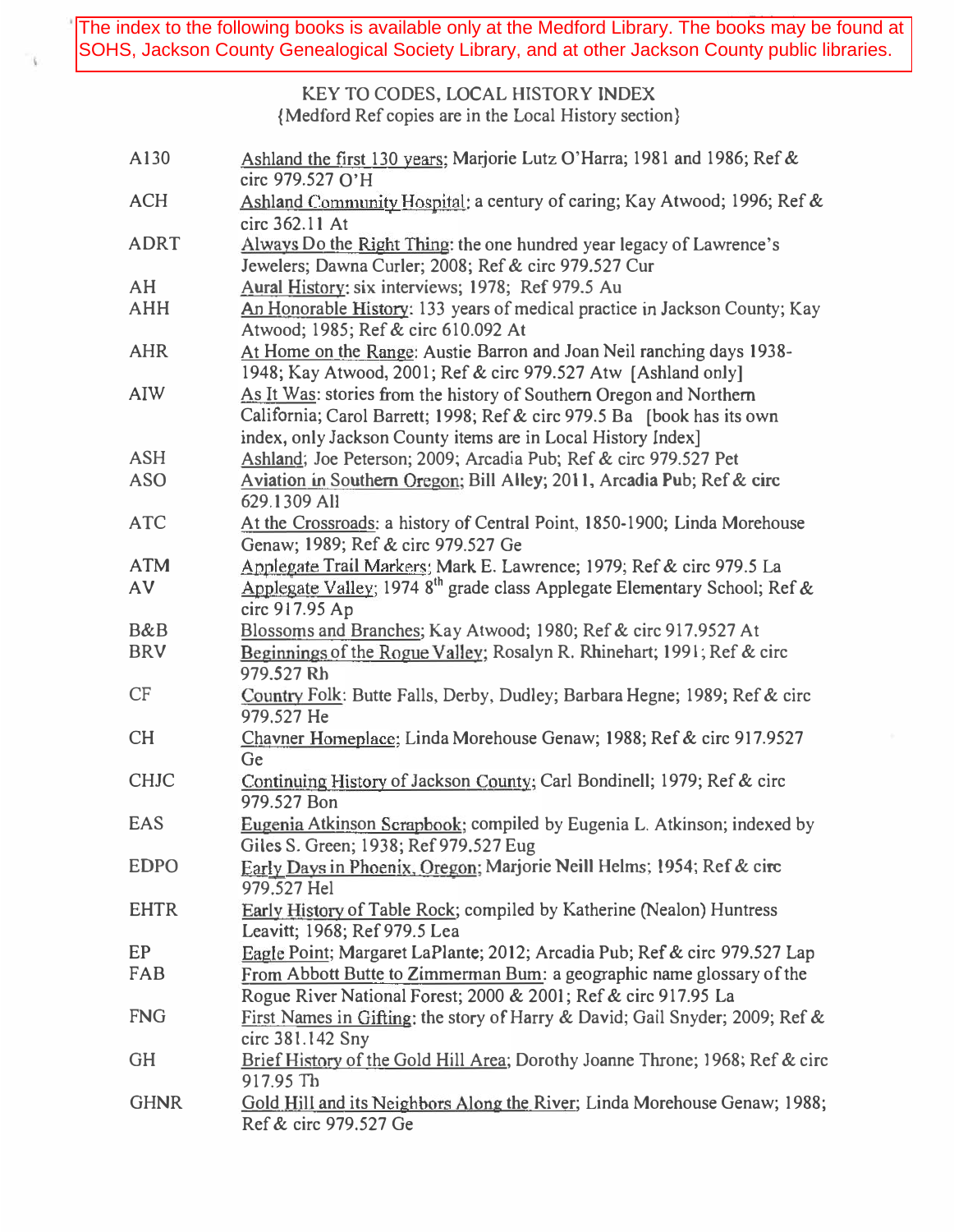| <b>GMOH</b>              | Great Moments in Oregon History: a collection of articles from Oregon<br>Magazine; ed. Win McCormack and Dick Pintarich; Ref & circ 979.5 Gr<br>[Medford Ref copy in Oregon History section]  |
|--------------------------|-----------------------------------------------------------------------------------------------------------------------------------------------------------------------------------------------|
| <b>GSC</b>               | Gold on Sterling Creek; Francis Haines; 1964 and 1966; Ref & circ 979.5 Ha                                                                                                                    |
| GYJ                      | Golden Years of Jacksonville: a pictorial walking tour; Jack Sutton; 1961; Ref<br>979.527 Sut                                                                                                 |
| HAPL-O                   | History of the Ashland Public Library; Katherine Ott; 1938, 1955; Ref 027.4<br>Ot [Ashland only] {available online through SODA}                                                              |
| <b>HARP</b>              | Historic Ashland in Rare Photographs; Christian J. Buys; 2010; Ref & circ<br>979.527 Buy                                                                                                      |
| <b>HCP</b>               | History of Central Point: Centennial 1889-1989; Mabel Van Horn; 1989; Ref<br>& circ 979,527 Va                                                                                                |
| <b>HEP</b>               | History of Eagle Point and Surrounding Communities; Gaynell Krambeal; 2<br>vols; Ref & circ 979.527 Kr [vol. 2 in Eagle Point only]                                                           |
| HJ                       | Historic Jacksonville: alive and well; Bert & Margie Webber; 1990; Ref &<br>circ 917,9527 We                                                                                                  |
| <b>HJC</b>               | History of Jackson County; William Pierce Tucker; 1931; Ref & circ 979.527<br>Tuc                                                                                                             |
| HO                       | Historical Overview of Roxy Ann Peak and Prescott Park; Jeff LaLande;<br>1983; Ref 979.527 La                                                                                                 |
| <b>HUR</b>               | History of the Upper Rogue; 1936-37 Civics class Prospect High School; Ref<br>& circ 979.527 Hi                                                                                               |
| <b>ICSP</b>              | Ice Cold Soda Pop: an illustrated history of Oregon soda pop bottling; Ron<br>Fowler; 1981; Ref 748.8 Fo [Jackson County entries indexed]                                                     |
| JALL                     | Jacksonville: a living legend; Ruth Goldschmidt; 1991; Ref & circ 917.9527<br>Go                                                                                                              |
| JB                       | Journey Back: Eagle Point, Lakecreek, Brownsboro, Climax; Barbara Hegne;<br>Ref & circ 979.527 He                                                                                             |
| <b>JBGC</b>              | Jacksonville: biography of a gold camp; Francis D. Haines, Jr.; 1967; Ref &<br>circ 917.95 Ha                                                                                                 |
| <b>JCC</b>               | Jackson County Conversations; Kay Atwood; 1975; Ref & circ 917.95 At                                                                                                                          |
| <b>JO</b>                | Jacksonville, Oregon: the making of a national historic landmark; Bert<br>Webber; 1982; Ref & circ 979.527 We                                                                                 |
| <b>JS</b><br><b>KMED</b> | Jacksonville Story; Richard H. Engeman; 1980, 1990; Ref & circ 979.527 En<br>KMED, the first half century: the biography of a great radio station; Art<br>Chipman; 1972; Ref & circ 384.54 Ch |
| <b>KW</b>                | Knights of the Whip: stagecoach days in Oregon; Gary Meier; 1987; Rev &<br>circ 388.3228 Me {index for Southern Oregon only} [Med ref copy in<br>Oregon History section]                      |
| LAU                      | Laurelhurstlost community of the Upper Rogue; Robert M. Weiss; 1991;<br>Ref & circ 979.527 We                                                                                                 |
| LG                       | Lincoln on the Greensprings; Anne E. Foley; 1985; Ref & circ 979.527 Fo                                                                                                                       |
| LH                       | Last Hanging at Jacksonville. Oregon; Barbara Hegne; 1990; Ref & circ<br>979.527 He                                                                                                           |
| <b>LHJ</b>               | Love, Justice and Hardship: true tales of pioneer women; Barbara Hegne;<br>1995; 979.5 He                                                                                                     |
| LIC                      | Land in Common: an illustrated history of Jackson County; 1993; Ref & circ<br>979.527 La                                                                                                      |
| LJ                       | The Lodge: Jacksonville Masonic fraternities; Henry H. Halvorsen; 1991;<br>Ref & circ 366.1 Ha                                                                                                |

 $\pm$ 

 $\alpha$ 

 $\bar{a}$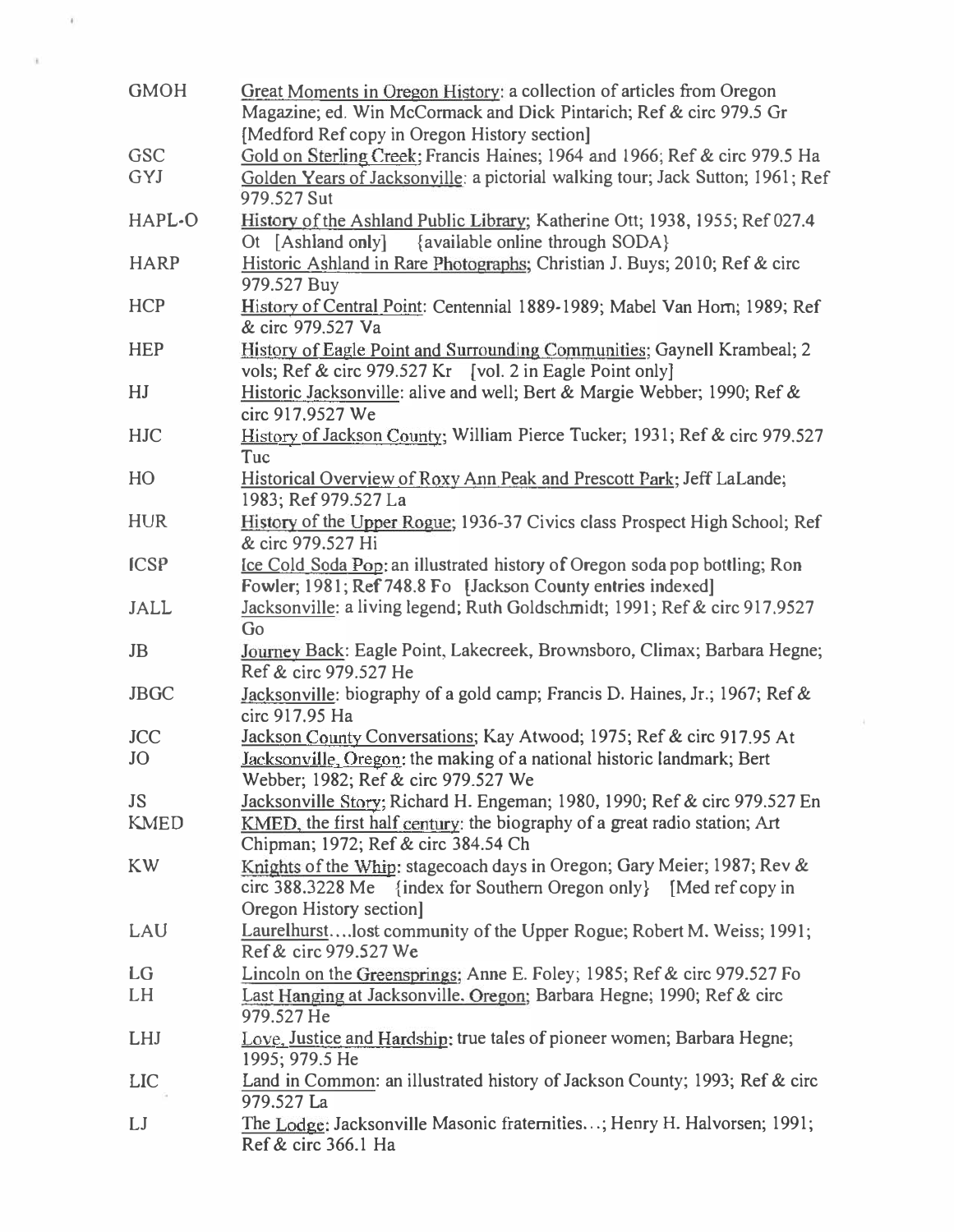| LRV             | Logging the Rogue Valley; Barbara Morehouse Hegne; 1991, 1993; Ref &<br>circ 634.98 He {page numbers slightly different in 2003 copy}               |
|-----------------|-----------------------------------------------------------------------------------------------------------------------------------------------------|
| <b>MCJ</b>      | Mill Creek Journal: Ashland, Oregon, 1850-1860; Kay Atwood; 1987; Ref &<br>circ 979.527 At                                                          |
| <b>MED</b>      | Medford; Kevin Keating; 2011; Arcadia Pub; Ref & circ 979.527 Kea                                                                                   |
| MED 1885-1985   | Medford, 1885-1985; prepared by Kay Atwood and Marjorie Lutz<br>O'Harra; Ref & circ 979.527 Me                                                      |
| <b>MFC</b>      | Medford's 1 <sup>st</sup> Century; Medford Mail Tribune; Ref & circ 979.527 Me                                                                      |
| <b>MMT</b>      | Medford Mail Tribune; Nov. 1, 1909 - Sept. 1, 1989; microfilm in Medford                                                                            |
| <b>MOHC</b>     | Medford, Oregon: historic context, 1846-1946; Ref 979.527 Med                                                                                       |
| MT              | Mail Tribune; Sept. 2, 1989 - current; microfilm in Medford                                                                                         |
| <b>MTC</b>      | More Than a Cookbook: Medford centennial edition; 1985; Ref & circ<br>641.59795 Mo                                                                  |
| <b>MW</b>       | 'Member When'; Aldine Charley; 1978; Ref & circ 929.2 Ch                                                                                            |
| <b>ODSOH</b>    | One Day of Southern Oregon History; Jack Sutton; 1960; Ref 979.5 Sut<br>{available online through SODA}                                             |
| <b>OGM</b>      | On Gold Mountain: the 100 year odyssey of a Chinese-American family; Lisa<br>See; 1995; 929.2 Se                                                    |
| <b>OGTH</b>     | Oregon's Great Train Holdup; bandits murder 4 – didn't get a dime! Last<br>great train holdup in the West; Bert & Margie Webber; 1988; Ref & circ   |
|                 | 364.155 We                                                                                                                                          |
| <b>OH</b>       | Oregon Heritage; Southern Oregon Historical Society; Spring 1994-<br>Winter/Spring 1995; Ref 979.5 Or {Med has bound copies}                        |
| OHL-SO          | Oregon Historic Landmarks: Southern Oregon; Oregon Society, Daughters of                                                                            |
|                 | the American Revolution; 1974; Ref & circ 979.5 Or                                                                                                  |
| <b>OHQ</b>      | Oregon Historical Quarterly; Oregon Historical Society; 1900-; Ref 979.5<br>{Medford copies shelved in Oregon History section}<br><b>Ore</b>        |
| <b>OTG</b>      | On the Greenspringsa personal glimpse; Anne Foley; 1994; Ref & circ<br>979.527 Fo                                                                   |
| <b>OT</b>       | 1853 Overland Trek, Missouri to Oregon; compiled by Maxine Wood; Ref &<br>circ 917.8 Ei                                                             |
| OV              | Our Valley; Mail Tribune, special annual publication; Ref & circ 979.5 Our<br>[have 2003-current cataloged; 1980-2002 with some issues missing]     |
| <b>PBRWO</b>    | Portrait and Biographical Record of Western Oregon; 1904; Ref 920.09795 Po<br>{Jackson County bios indexed; Med Ref copy in Oregon History section} |
| <b>PERR</b>     | Pacific & Eastern Railroad, through Eagle Point to Butte Falls, Oregon, 1905-<br>1962; Barbara Hegne; 1997; 385.09795 He                            |
| <b>PR</b>       | Prospect: portrait of an Upper Rogue community; Robert Mark Weiss; 1989;<br>Ref & circ 979.527 We                                                   |
| <b>PRRVR</b>    | Pioneer Rogue River Valley Railroads; an album of old photos; 1961; Ref &<br>circ 385.09795 Pi                                                      |
| <b>RD</b>       | Rogue Digger; Rogue Valley Genealogical Society; Ref 929.379521 Ro; have<br>{Med Ref copies shelved in the Genealogy section}<br>1970-              |
| <b>RIR</b>      | Rogue I Remember; Wallace Ohrt; 1979; Ref & circ 917.9521 Oh                                                                                        |
| <b>RP&amp;F</b> | Recollections: People and the Forest; oral history interviews; 3 vols; 1980;<br>Ref & circ 979.5 Re                                                 |
| <b>RR</b>       | Rogue River; Cheryl Martin Sund; Arcadia Pub; 2009; Ref & circ 979.527<br>Sun                                                                       |
| <b>RRM</b>      | Rascals, Renegades & Moonshiners of the Upper Rogue; Barbara Hegne;<br>1993; Ref & circ 364.1552 He                                                 |

 $\hat{r}$